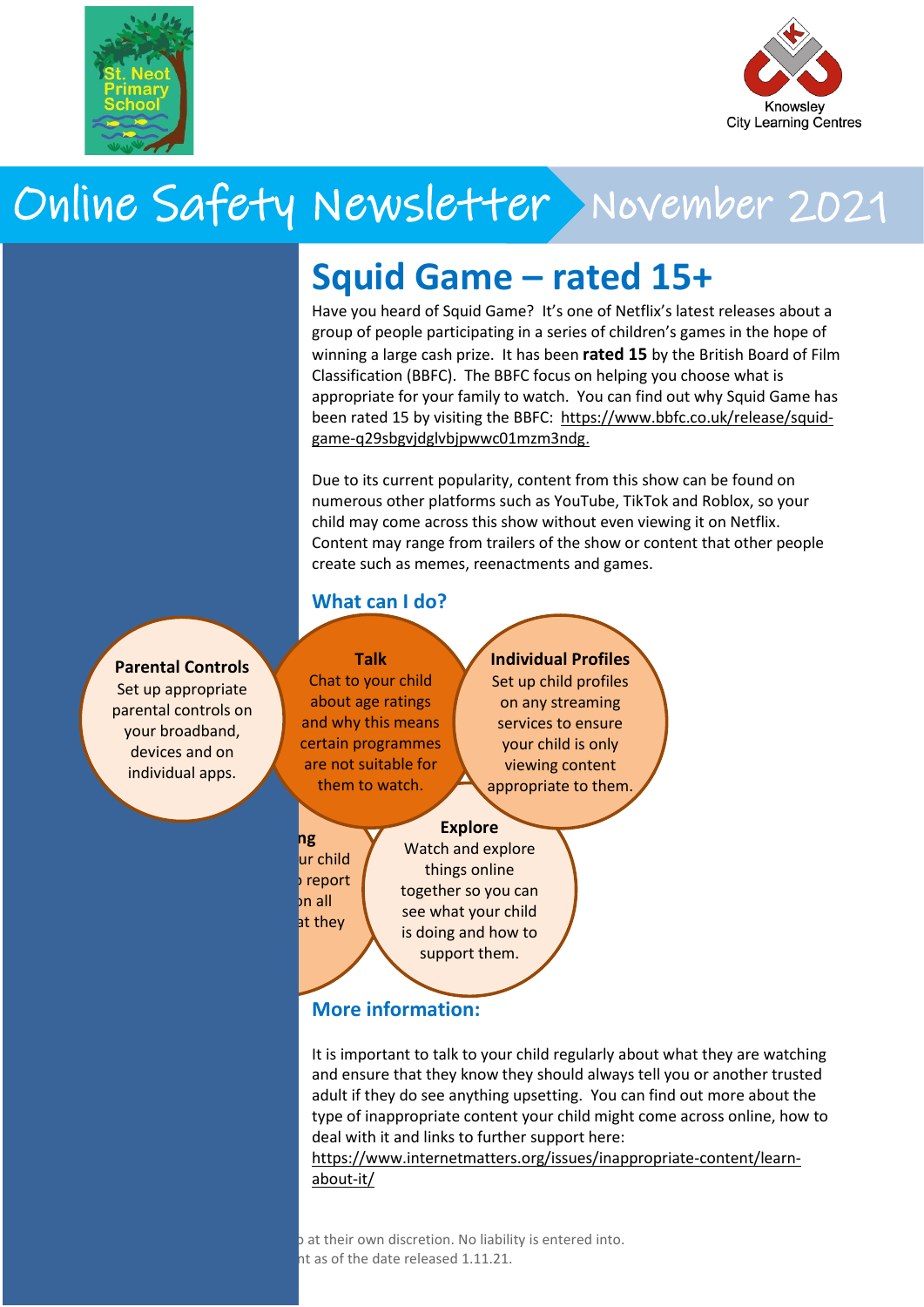# Your child's online life

There is so much that we can do online nowadays including playing games, chatting with others, watching TV or sharing our videos/photographs. Being online can be great but it's important that we set boundaries for our children to keep them safe whist they



details what you should do if you

explore being online, develop their digital resilience and understanding of what to do if anything negative happens when online.

So how can we help keep our children safe? We can start by checking age restrictions/ratings. **It's important that we follow these to ensure that what our children are doing or seeing online is appropriate for their age.**

### **Where can I find age ratings?**

- **Films:** The British Board of Film Classification (BBFC) rate films. This page includes a link to a 'Parents' Guide to Age Ratings': [https://www.cbbfc.co.uk/resources/viewing-films-safely-online.](https://www.cbbfc.co.uk/resources/viewing-films-safely-online)
- **Video games:** PEGI provides age classifications for video games. PEGI **considers the age suitability of a game, not the level of difficulty.** It is important to note that PEGI do not take into consideration user generated content within games (such as on Roblox) and the chat facilities within games.
- **Apps:** Check the individual age ratings within the relevant app store. We also recommend that you download any apps and play them yourself to check their suitability.
- **Social Media networks:** All social media networks have a minimum age rating; they are all at least 13+.

#### **What else can I do?**

- Explain the importance of age ratings to your child.
- Go online together and let your child show you what they are accessing online.